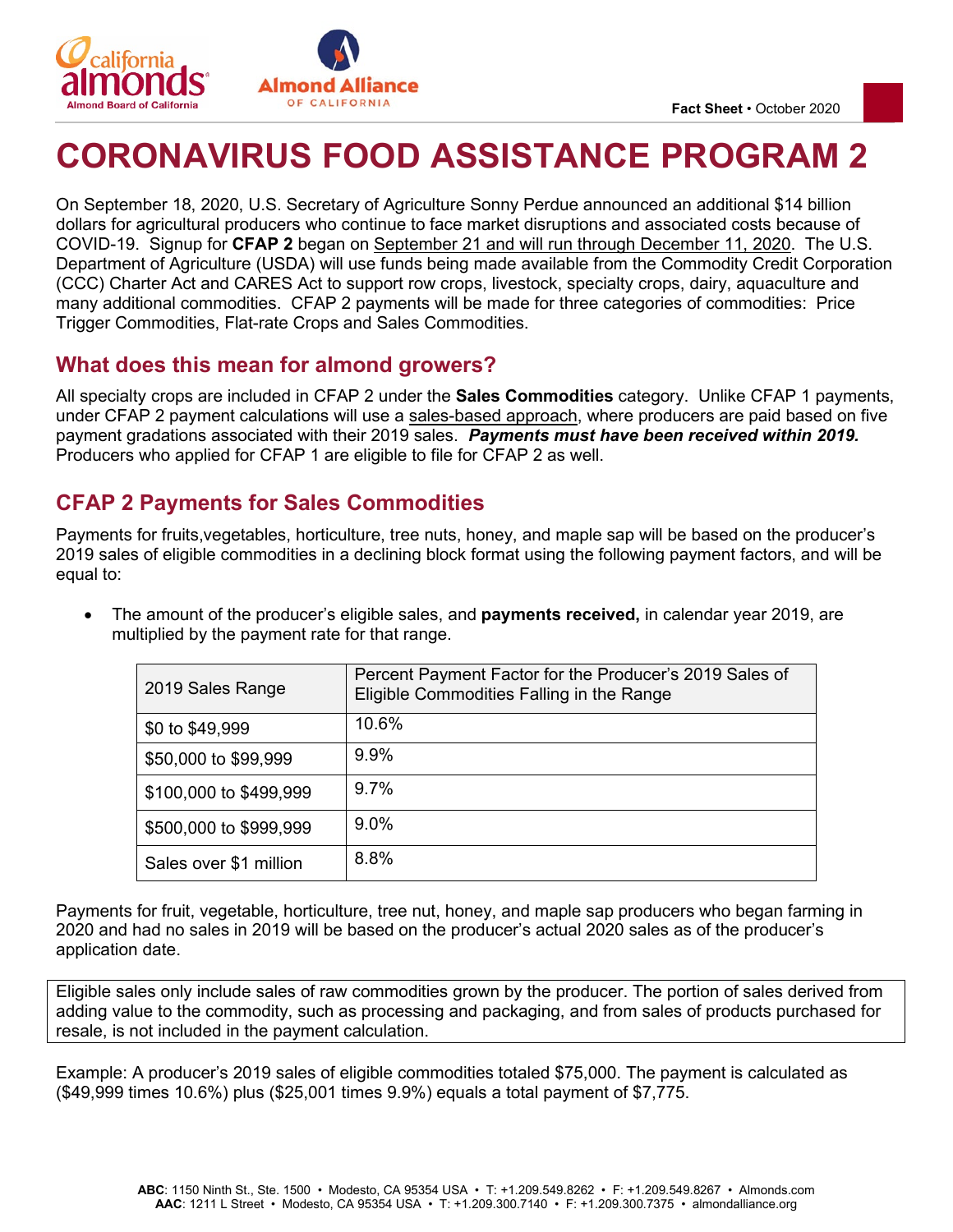

Additional examples of CFAP 2 sales commodity calculations for five hypothetical specialty commodity producers can be found on page 22 of the Cost-Benefit Analysis published under CFAP 2 Resources on farmers.gov/cfap. We recommend referencing these examples to calculate your estimated CFAP 2 payments for fruits, vegetables, horticulture, tree nuts, maple sap, and honey.

### **Which almond growers are eligible?**

There is a payment limitation of \$250,000 per person or entity for all commodities combined. Applicants who are corporations, limited liability companies, limited partnerships may qualify for additional payment limits when members actively provide personal labor or personal management for the farming operation.This special payment limitation provision has been **expanded to include trusts and estates** for both CFAP 1 and 2.

Producers will also have to certify they meet the Adjusted Gross Income limitation of \$900,000 unless at least 75 percent or more of their income is derived from farming, ranching or forestry-related activities. Producers must also be in compliance with Highly Erodible Land and Wetland Conservation provisions.

### **What is needed to file an Application?**

Farm Service Agency (FSA) staff at local USDA Service Centers will work with producers to file CFAP 2 applications. All USDA Service Centers will be working with producers by email, phone and using online tools. More information can be found at [farmers.gov/coronavirus.](https://www.farmers.gov/coronavirus)

### **Please do not send any personal information to USDA without first initiating contact through a phone call.**

The CFAP2 application (AD-3117) and payment calculator are available online to assist with the CFAP2 application process. The payment calculator is an Excel workbook that allows you to input information specific to your operation to determine estimated payments and populate the application form. NOTE: Microsoft Excel is required to use this workbook. Producers may either print applications and work with their local service center to file for CFAP2 or producers may file for CFAP2 entirely online through the CFAP2 application portal.

You may also need to complete portions of the CCC-902-Farm Operating Plan. Additionally, the following forms will be needed for CFAP. For existing customers, this information is likely on file with your local FSA Service Center. Program forms, the application portal and more information can be found at *farmers.gov/cfap.*

- **[CCC-901](about:blank)** Identifies members of a farm or ranch that is a legal entity. Member information will be completed by legal entities and joint operations to collect the following:
	- o member names, addresses, and Tax Identification Numbers
	- o citizenship status
- **[CCC-941](about:blank)** Reports your average adjusted gross income for programs where income restrictions apply.
- **[CCC-942](about:blank)** If applicable, this certification reports income from farming, ranching and forestry for those exceeding the adjusted gross income limitation.
- **[AD-1026](about:blank)** Ensures a conservation plan is in place before lands with highly erodible soils are farmed, identified wetland areas are protected, and conservation compliance provisions are met.
- **[AD-2047](about:blank)** Provides basic customer contact information.
- **[SF-3881](about:blank)** Collects your banking information to allow USDA to make payments to you via direct deposit.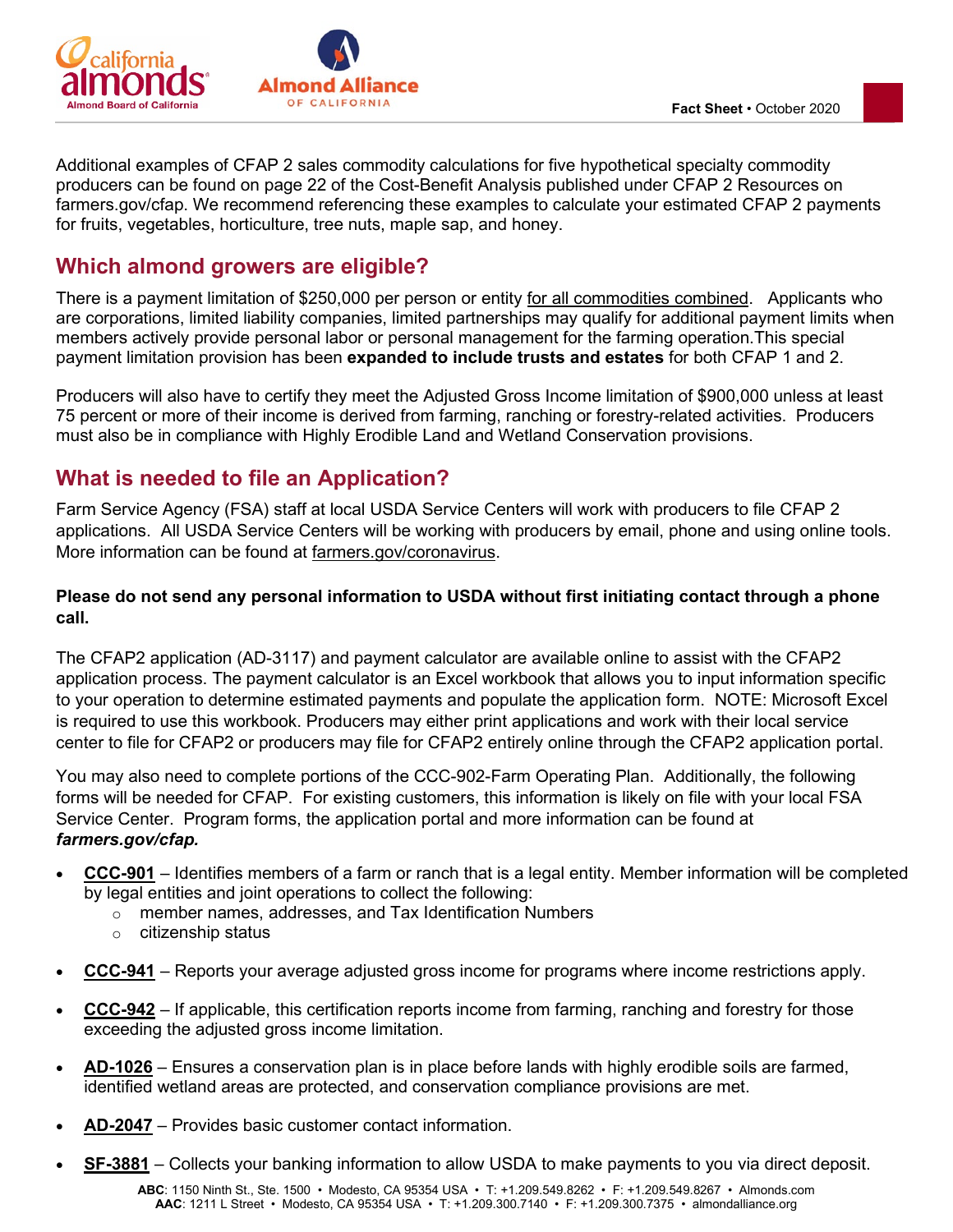

#### *Applications will be accepted beginning September 21, 2020 through December 11, 2020.*

## FREQUENTLY ASKED QUESTIONS

*Answers to these Frequently Asked Questions have been reviewed by the Farm Service Agency (FSA). New information will be added as it becomes available. Do not hesitate to contact your local FSA office, to apply for funds!* 

#### **What are handlers supposed to provide to growers? 2019 sales information or 2019 payments?**

Handlers should provide payment information. Payments received between January 1 and December 31, 2019.

#### **Would the calendar year sales for the grower be line 2/3 income they report on their 2019 Schedule F?**

Yes, as long as the Schedule F does not include ineligible commodities or ineligible sales.

#### **Please clarify if it is actual payments received versus "contracted/committed" as required in CFAP 1?**

It is actual monies/payments received. "Contracted/committed" is irrelevant for CFAP 2.

#### **If a grower has other specialty crops (walnuts, cherries, raisins, etc.) do they total all those payments/incomes together to complete the Part F of the form?**

The CFAP applicant will total all eligible "Sales Commodities" and enter in the applicable line item category in Part F of the AD-3117.

#### **In CFAP 1 everything was reported separately.**

CFAP 1 had different payment rates for each crop. Under CFAP 2, all "Sales Commodities" are paid at the same rate based on sales of eligible commodities.

#### **What documentation would be required if a grower is audited on the program?**

Whatever documentation the grower has to prove money received for eligible sales. Taxes, handler statements, etc., may be used. There is no definitive specific piece of documentation. It is up to the applicant to provide documentation to prove their sales.

#### **How is a grower who has money deducted from their handler payment to cover processing fees (like huller) handled regarding income?**

To be determined – this is pending clarification.

#### **How are grower monies deferred for this year to be paid in later years handled, if at all?**

Money not received January 1 through December 31, 2019 is ineligible.

#### **How long will it take for payments to be issued to applicants?**

Once all necessary documents are received, payment should be rather quick. Payments should be received within a week or two.

Document #2020GTRA0017